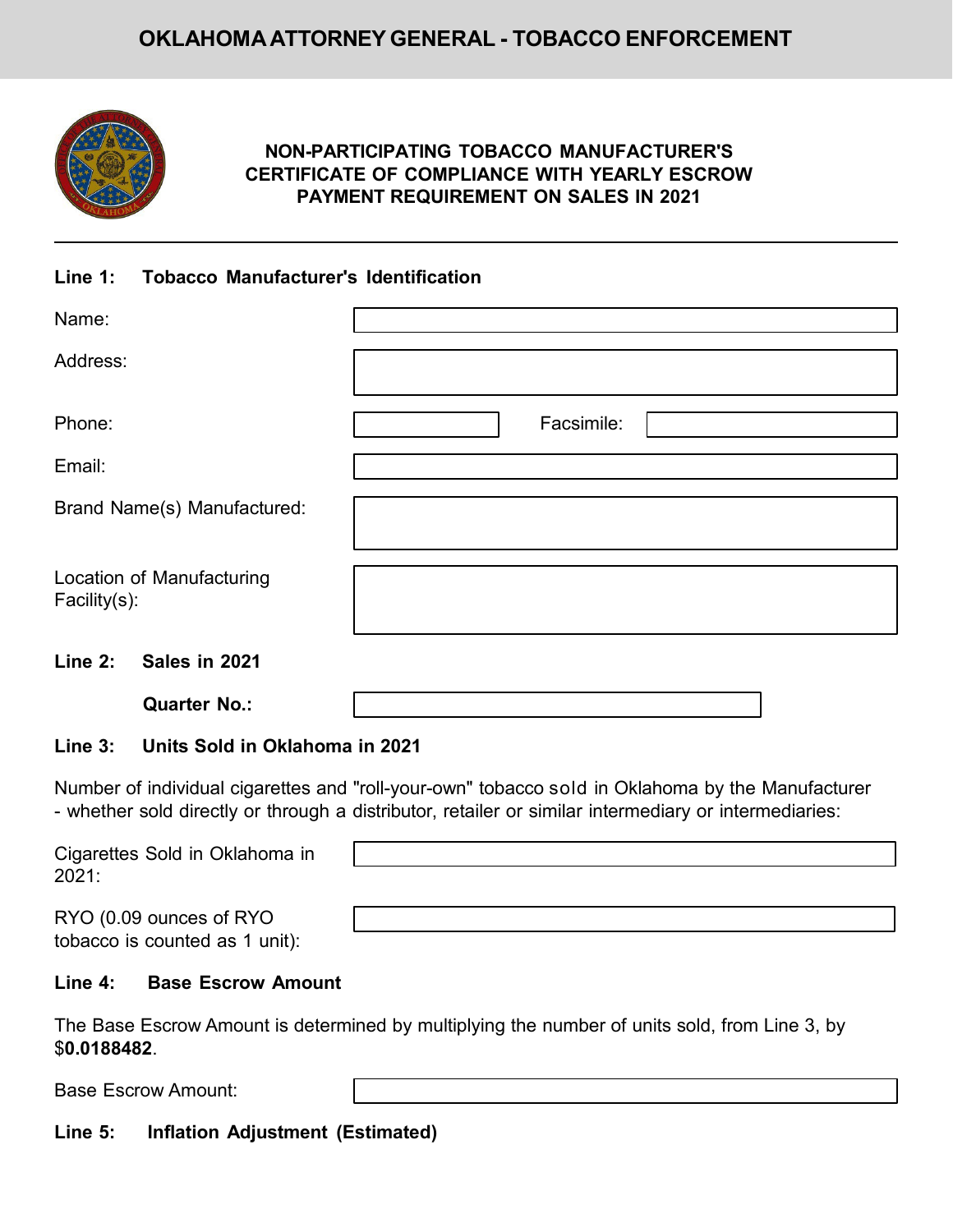The Inflation Adjustment is determined by multiplying the Base Escrow Amount, from Line 4, by **109.3818**% (or, \$**0.0206165** per unit).

Inflation Adjustment:

### **Line 6: Total Escrow Payment Due**

The Total Escrow Payment Due is determined by adding the Base Escrow Amount, from Line 4, to the Inflation Adjustment, from Line 5 (or, \$**0.0394647** per unit sold).

Total Escrow Payment Due:

### **Line 7: Amount Deposited in Escrow Account**

Total Amount Deposited in the Escrow Account for the State of Oklahoma based on sales in Oklahoma in 2021, (should be an amount not less than the amount of the Total Escrow Payment Due, from Line 6).

| Amount Deposited in Escrow<br>Account:  |        |
|-----------------------------------------|--------|
| Line 8:<br><b>Financial Institution</b> |        |
| Name of Financial Institution:          |        |
| Address:                                |        |
| Escrow Account No.:                     |        |
| Phone No.:                              | Email: |

Please mail escrow deposit confirmation documents to:

Office of the Oklahoma Attorney General Attention: Tobacco Enforcement 313 N.E. 21<sup>st</sup> Street Oklahoma City, Oklahoma 73105